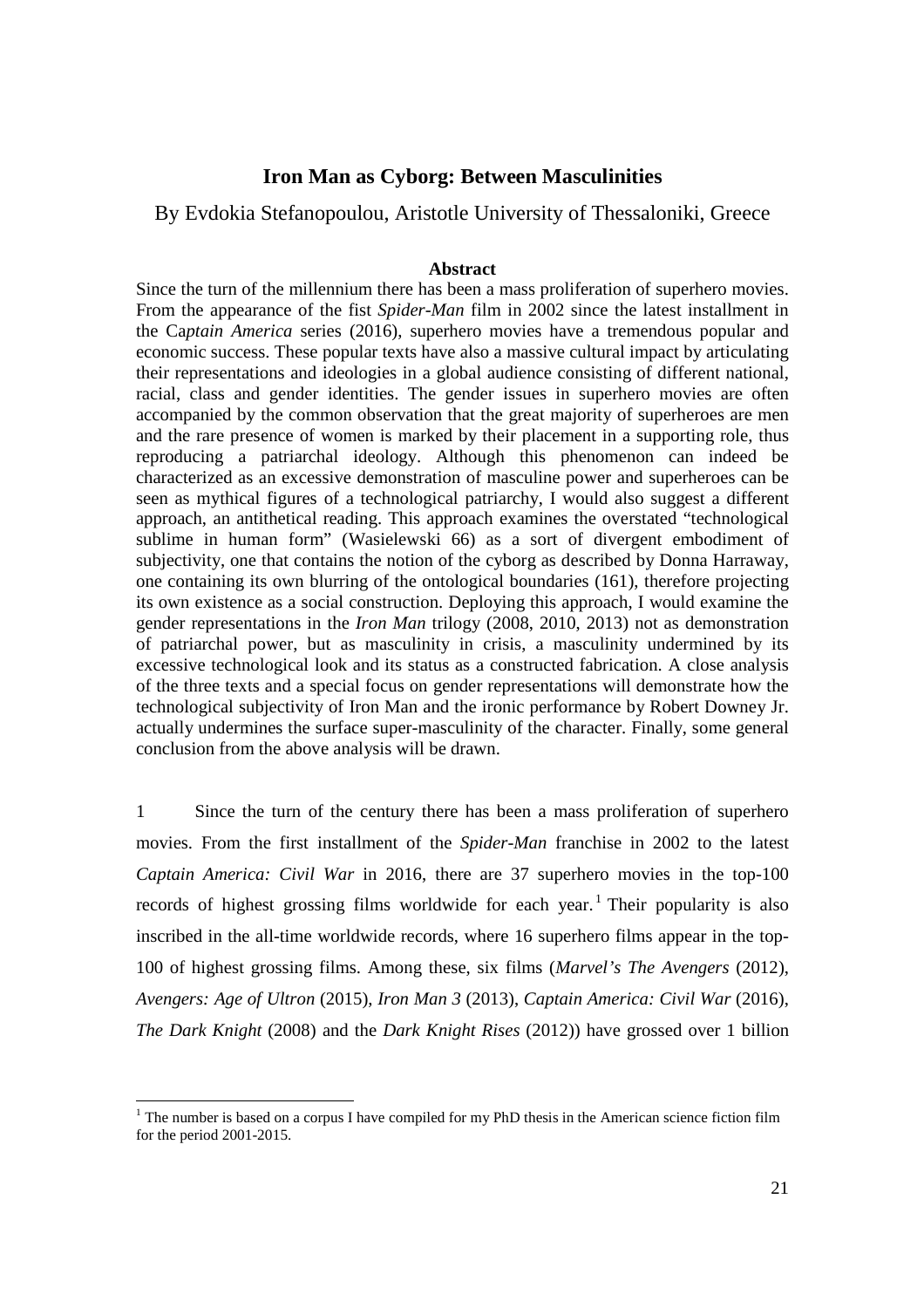dollars worldwide.<sup>2</sup> Given these numbers, the superhero film can be regarded as an "event movie" (Elsaesser 321), a highly sophisticated and well-promoted cinematic product that serve as a showcase window for the convergence of various industries, from the comic book and graphic novel market and the latest visual effects and audiovisual technologies, to the videogame industries and to an expanded market of other tie-in products such as toys or t-shirts. Not only is the superhero film an adequate audiovisual product in the conglomerate-driven Hollywood film industry since it can advertise and disseminate products and technologies in a variety of markets, it is also the ultimate audiovisual product condensing the aesthetics and values of the late capitalist, media saturated societies (Jameson 1-5). Hence, the superhero film displays "a new kind of flatness or depthlessness, a new kind of superficiality in the most literal sense, perhaps the supreme formal feature of all Postmodernisms…" (Jameson 8).

2 Although economic and industrial aspects are major factors in the shaping of these "spectacular narratives" (King), the boom of the superhero film is also a product of its time, ascribing various discourses surrounding the sociopolitical landscape of the first decade of the  $21<sup>st</sup>$  century. One of the major approaches in this context is the effect of the events of 9/11 in the subsequent filmic production and especially in the superhero films, which accommodate the need of national healing in affirmative myths. The 9/11 context is stressed by Karen Randell (138) who argues that in the superhero cycle, the urban destruction has taken on what she labels as a "9/11 aesthetic" that reworks and resonates the traumatic events. Furthermore, Yann Roblou links the 9/11 trauma with the production of "complex masculinities" in superhero films stressing that we can regard these films as "answers to contemporary issues following the 9/11 trauma, one of which concerns the understanding of the multi-faceted problematic of masculinities" (1). 9/11 destabilized not only the fixed idea of a secure nation, but also the concept of hegemonic masculinity as a fundamental national myth, therefore producing "complex masculinities". Superhero films are also meaning-making systems that produce various subject positions and articulate often-conflicting discourses surrounding identity questions such as race, gender and class.

<sup>&</sup>lt;sup>2</sup> All economic data drawn from boxoffice.com.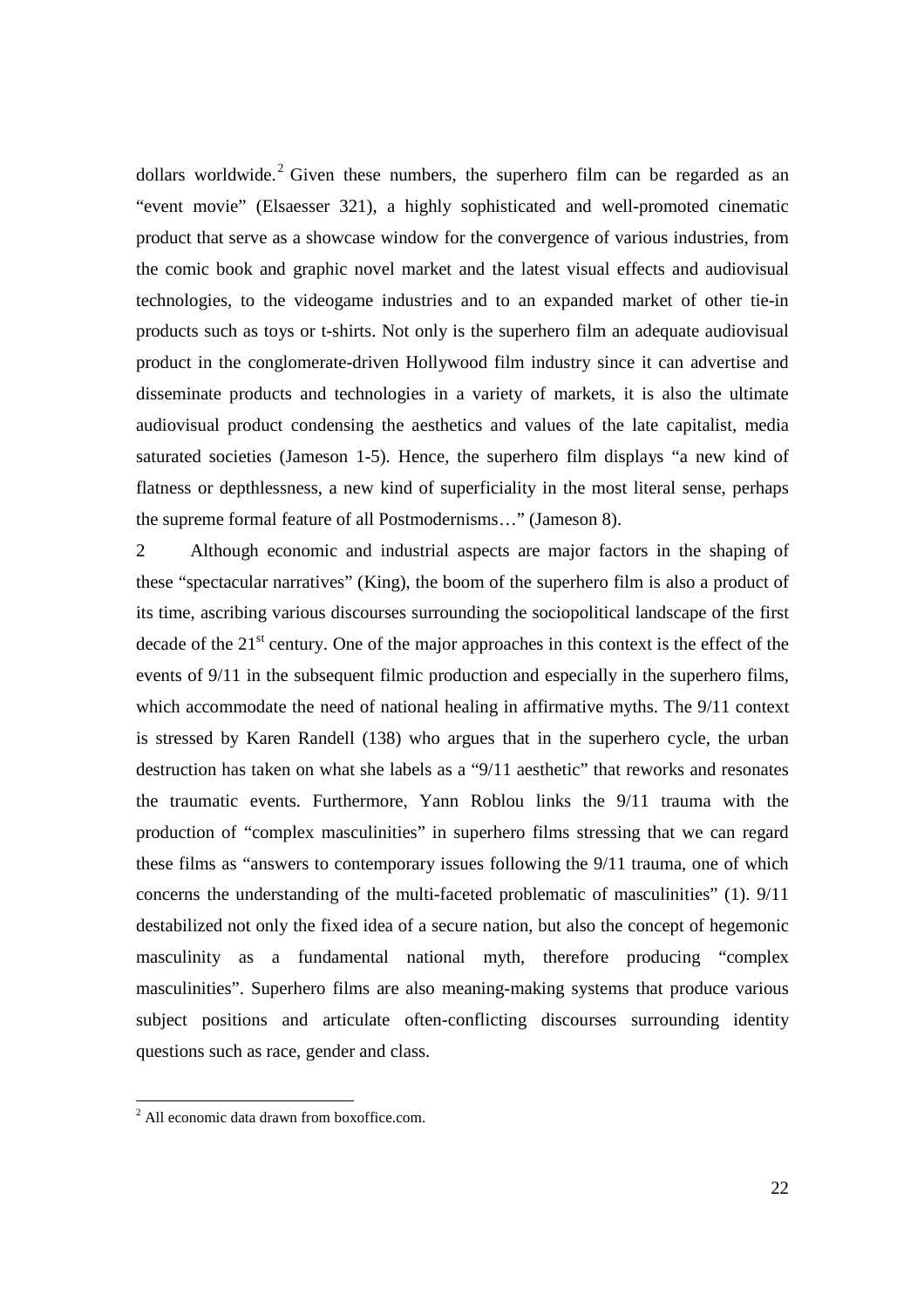3 One of the major discourses surrounding the superhero film concerns gender issues, such as the hypermasculinity of superheroes and the patriarchal ideology underlying the texts. Sabine Lebel stresses that superhero films "are positively regressive in terms of their portrayal of male and female bodies, and gender relations" (1). Betty Kaklamanidou supports that "Patriarchy works at carefully calculated ways, and the latest cinematic superhero narratives serve once again as the proof of its hegemony despite the filmic evidence that points to a newfound respect for the powerful female heroine" (61). Adding the race factor to the superhero equation, Jeffrey Brown states: "if comic books represent an acceptable, albeit obviously extreme model of hypermasculinity, and if the black male body is already culturally ascribed as a site of hypermasculinity, then the combination of the two—a black male superhero—runs the risk of being read as an overabundance, a potentially threatening cluster of masculine signifiers" (269).

4 The hegemonic depiction of gender roles can also be located in the origins of the superhero figure in the comic strips of the late 1930's and the emergence of what is commonly known as the era of "Golden Age Comics". In these first images, the connection of the superhero figures with futurism and military technology, as well as with a eugenic hierarchy of bodies suggested a deeply authoritarian ideological core (Wasielewski  $68$ ). Although the context of the  $21<sup>st</sup>$  century superhero has changed significantly, we can still trace the same hierarchy of bodies with the saliency of the white, muscular and hypermasculine superhero body as the ultimate protector of contemporary societies.

5 Although representations of hegemonic masculinities in contemporary production can be traced in past and present conditions, I would nevertheless like to suggest another perspective in examining these excessive masculinities. The superhero figure as a "technological sublime in human form" (Wasielewski 66) can be explored by deploying the notion of the cyborg, as described by Donna Haraway in her 1984 seminal essay. After all, the superhero bodies with their integration in a technological environment and their imminent dependence on various hi-tech gadgets can be regarded as excessive posthumans, as cyborgs with a moral cause.

6 Haraway ("A Manifesto for Cyborgs" 158-161) regards the notion of the cyborg as a political metaphor to overcome the dualities inscribed in the divided Cartesian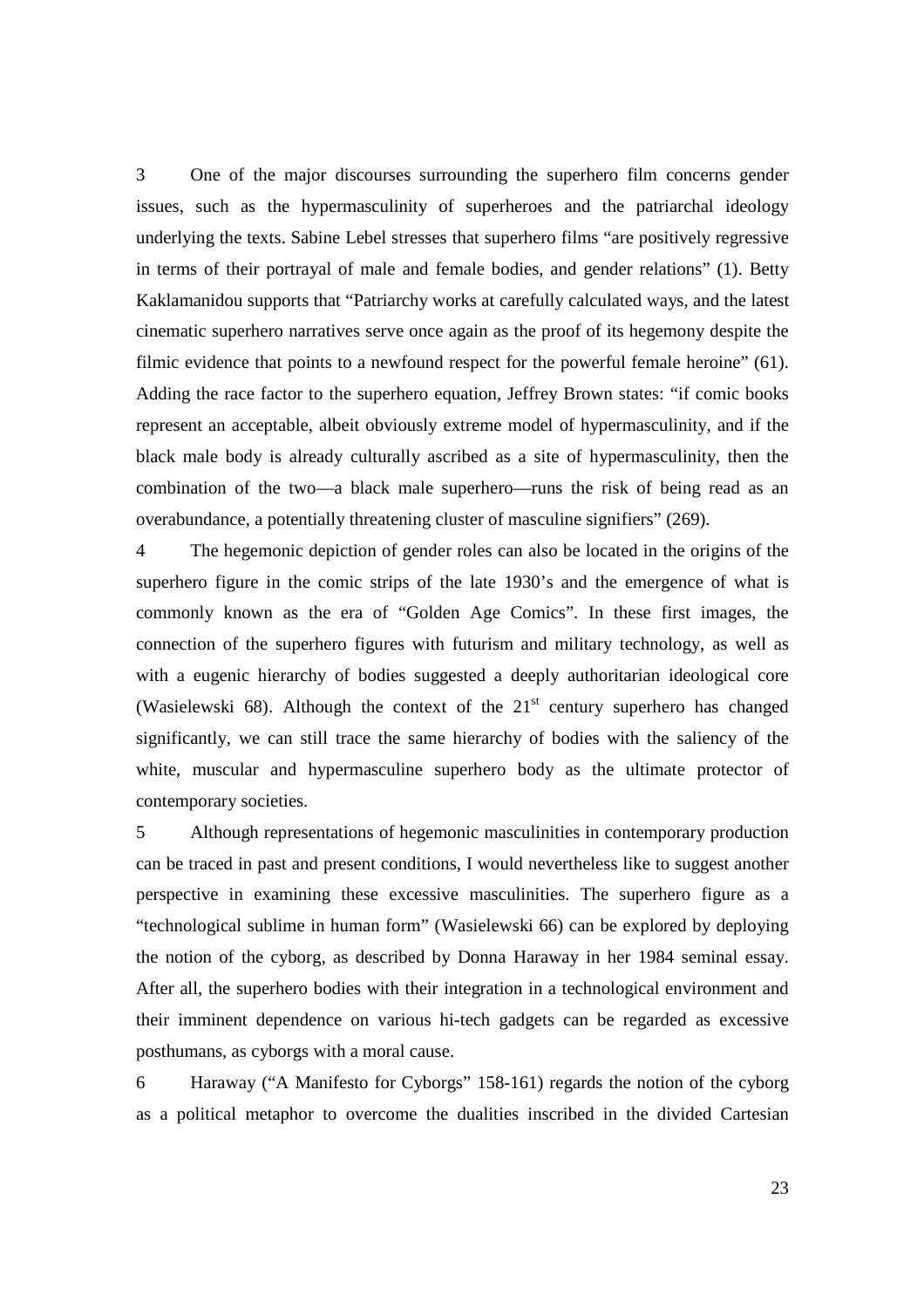subject of contemporary societies. The hybrid body of the cyborg, part-machine, partflesh, transgresses the polarities shaping our world. Thus, the concepts of nature and culture, public and private, male and female, animal, human and machine are reworked and reconfigured in a radical different perspective. No longer placed in the topos of "original unity, of identification with nature in the Western sense" (159), this deviant body challenges and subvert the usual categorizations and taxonomies providing multiple, fractured identities that render the binary oppositions of hierarchical societies irrelevant. The cyborg imagery delineates a path of liberation from dualities, such as gender roles, prescribed in our bodies and our world. As Haraway argues, "the cyborg is a creature in a post-gender world" (ibid), meaning a world that disavows gender as "an obligatory distribution of subjects in unequal relationships, where some have property in other" (Haraway, *The Haraway Reader* 328). Thus Haraway's ironic<sup>3</sup> cyborg myth is "about transgressed boundaries, potent fusions and dangerous possibilities, which progressive people might explore as one part of needed political work" ("A Manifesto for Cyborgs" 161).

7 It is precisely this notion of the cyborg that I intend to explore in order to approach the issues of gender in superhero movies, and specifically in the *Iron Man* trilogy (2008, 2010, 2013). The persistence of the superhero image even in a more deconstructed, ironic version in mainstream Hollywood establishes it as an icon of contemporary culture. Thus the significance of analyzing the representations and ideologies involved around such icons cannot be overstated. Placing the superhero image in a broader context and using different methods of approach can help us reveal new meanings and ideas. The approach that I will follow diverges from the prevailing reading of superhero films that regards them as expression of patriarchal myths that reproduce images of hegemonic masculinities. The cyborg metaphor I use illuminates the meanings that are ascribed to gender as a social construction of identity in the already highly constructed superhero cyborg body. Superhero movies are after all about fractured identities, split personalities, double lives and retrofitted bodies. It is a submergence of an individual into a technological sublime that brings a transcendence of human possibilities

<sup>&</sup>lt;sup>3</sup> According to Haraway, Irony is "about the tension of holding incompatible things together [...] about humor and serious play. It is also a rhetorical strategy and a political method" ("A Manifesto for Cyborgs" 158).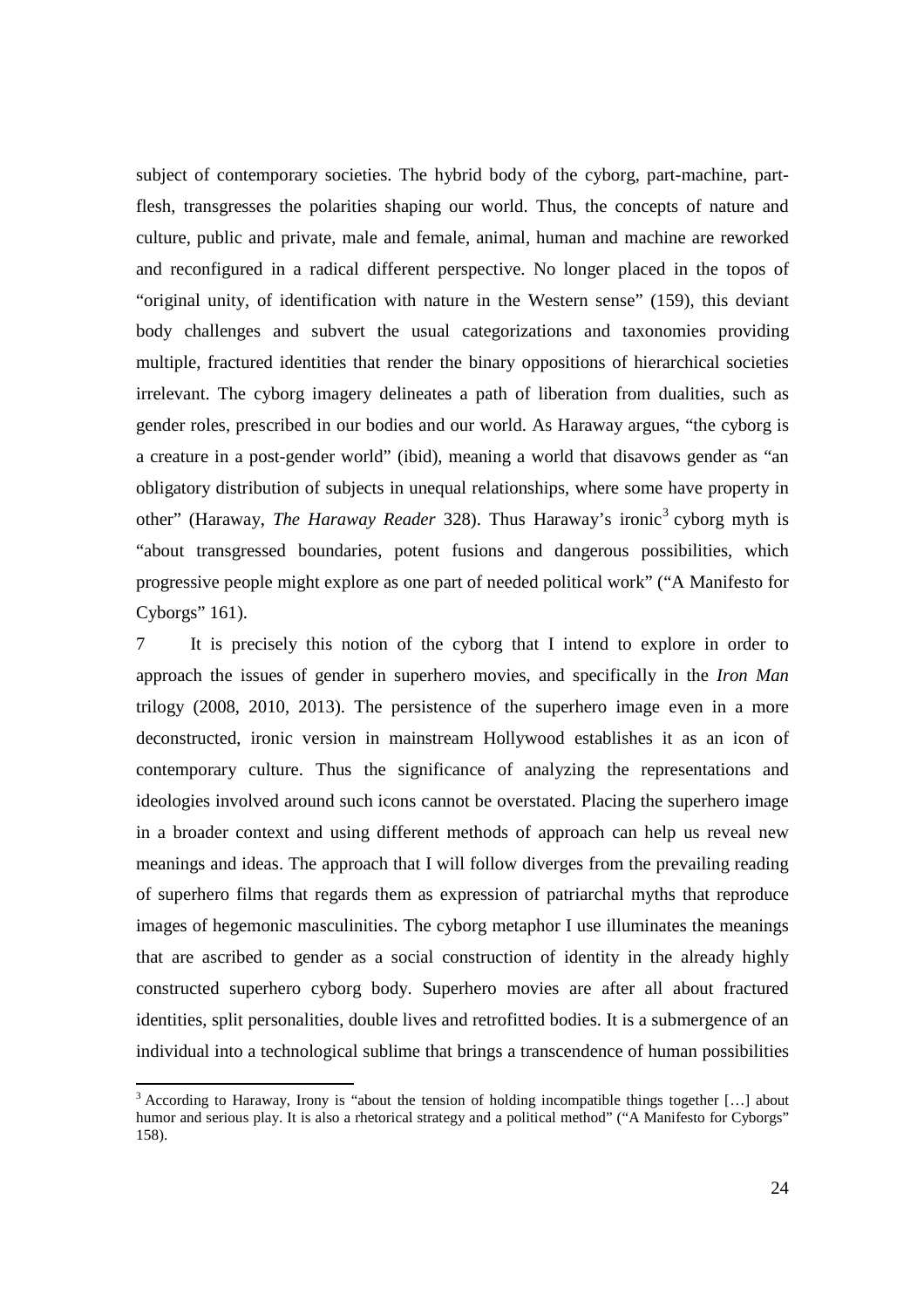and boundaries. As Scott Bukatman suggests: "The central fascination in the superhero movie is the transforming body […] the body's discovery of its own transformation" (121). The superhero body is a cyborg body where the Cartesian ontology is rendered inadequate. Among the superhero pantheon one figure stands out as an ideal cyborg metaphor: Iron Man. Half-man, half-machine as his name eloquently suggests, he is already a divided subject, embodying a negation of the unitary subject of Enlightenment. However, Iron-Man still performs in certain instances hegemonic masculinity, but his altered body causes disruptions in the fixed sense of a gendered self. Therefore, in these momentarily disruptions lay the possibility for a critical rethinking of gender roles. As I will show, the portrayal of Iron-Man in the cinematic trilogy provides a plethora of examples and instances of altered bodies that enclose the potential of altered, multiple identities. Thus, my hypothesis is that by examining the superhero image using Haraway's cyborg metaphor, the superhero can be read as a dichotomous constructed being, enclosing opposing binaries such as masculine/feminine, thus destabilizing hegemonic notions of gender. Furthermore, notions of performance, as I will later explore, can also contribute in this perspective.

### **Between Masculinities**

**8** The first cinematic *Iron Man* (2008) is the story of the myth's origins as "the first film always features the hero's origins and subsequent films treat the emergence of each new villain's metamorphologies" (Bukatman 121). The author adds that "the origin story is the real site of plasmatic possibility […] forcing a new awareness of corporeal possibility, as the body is rethought, physically (within the diegesis) and digitally (on the level of production)" (ibid). Thus, in the first *Iron Man* film we witness a technological birth, the gradual metamorphoses of Tony Stark (Robert Downey Junior), an allmasculine all-American entrepreneur, into Iron-Man, an embodiment of fractured subjectivities. His violent birth is placed in Afghanistan, where he has gone to demonstrate Stark Industries' new superweapon "Jericho" to potential buyers. Stark's introduction to the audience finds him sitting in the back of a moving SUV, comfortably drinking his scotch, while listening to hard rock music loudly. He desperately wants to start a conversation, although the military personnel escorting him seem reluctant. When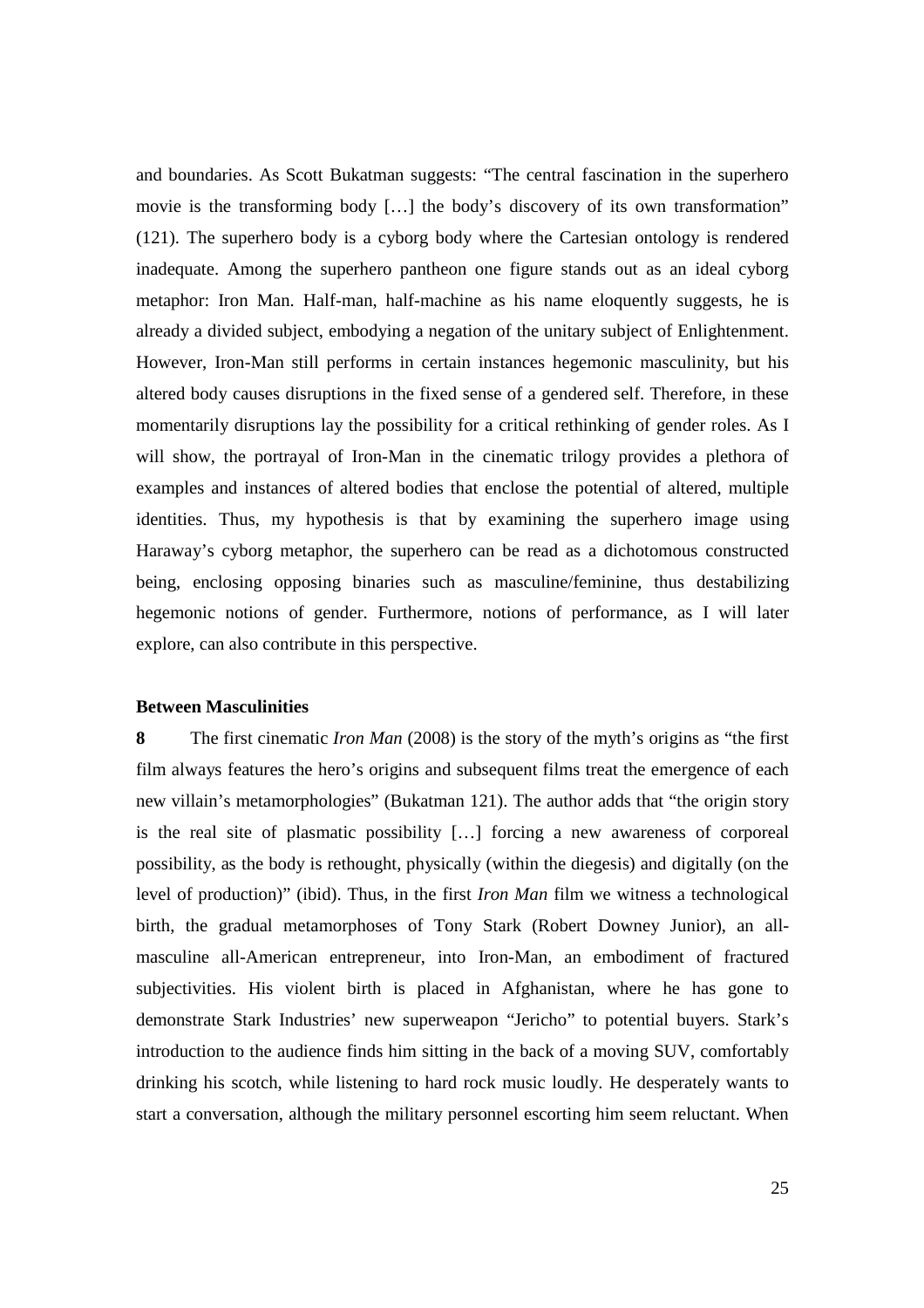he finally breaks the silence, they immediately start asking questions about his personal and sexual life and express their admiration. Albeit in a humorous, light-hearted way, the scene presents him as a kind of rock star and as an arrogant playboy. The initial setting is abruptly interrupted when a missile hits the jeep that precedes them. Tony manages to get out of the vehicle and the last thing he sees before falling unconscious is another incoming missile bearing the sign of his own signature "Stark Industries". In the flashback sequence that follows, the viewers get to glimpse Tony's temperament: He is an arrogant, self-centered playboy, who collects women and cars and a true believer in the necessity of weapons in keeping world peace.

9 After this introductory sequence, the scene of his violent rebirth takes place in a dark womb-like cave. Tony Stark's life is at stake as the shrapnel shards from the explosion are reaching his heart, thus he is in need of an altered body, a new birth. This is an all male birth, taking place due to masculine actions and counter-actions, where Iron Man is delivered between two opposing masculinities. On the one side, there is a surrogate doctor, Yinsen (Shaun Toub) an altruistic, scientific figure, who serves as a benevolent father figure and helps him reconstruct a new body and thus a new identity. On the other side, we have the terrorist organization "Ten Rings", an all-male aggressive militaristic group that took him into captivity and commands him to build the new superweapon "Jericho" as a condition of his release. In this all-male scenery, technology with its generative and disrupting possibilities is the only signifier that eludes a signification of masculinity. As Mary Ann Doane notes, in various science fiction narratives "the technological is insistently linked to the maternal" and technology itself is coded as feminine (185). But contrary to Doane (182) who examines "representations of technology that work to fortify – sometimes desperately – conventional understandings of the feminine", I suggest an antithetical approach; that technology can be placed in an intermediate space, between masculine and feminine and its representation may offer destabilizing possibilities in gender identities. It is exactly this destabilizing technological force that underpins Iron Man's birth.

10 Hence the birth scene takes on a double meaning: The reconstruction of Tony's identity as a result of a bodily experience is paralleled with an acknowledgment of the constructedness of his identity. The process of reconstruction, of the technological re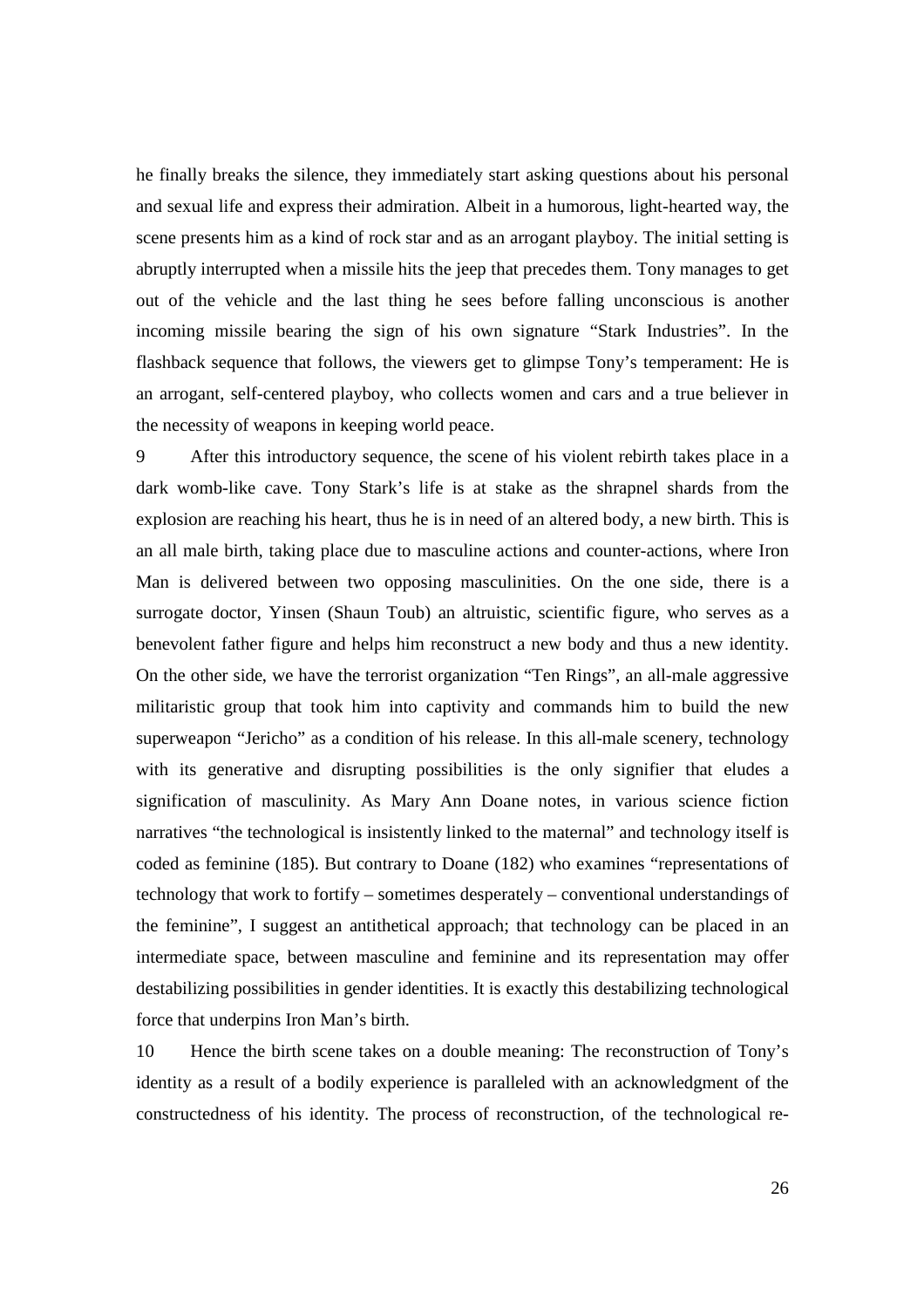birth is accompanied by deep acknowledgment as Stark is actually orchestrating his own re-birth. The "being present in my own birth" scenario is enacting a primal scene fantasy, and a rather common fantasy in a genre obsessed with origin myths, cosmogonies, world creations and destructions (Dervin 96, Penley 120). Hence, the witnessing of this primal scene elicits a traumatic acknowledgment of his fabricated identity. The two-fold process of the technological creation of the self oscillates Iron Man in different power positions. On the one hand the orchestration of his own creation gives Iron-Man an empowering position of the male creator who masters the technological skills and enhances his own body. On the other hand the recognition of this process brings forth the constructedness of his identity, the fabrication of his own masculine myth. This realization causes a traumatic awareness that the self is the effect of different experiences in lived social reality as they are inscribed in the body and thus is always in flux. Hence, Iron Man is figured as an ambiguous subject, a cyborg knowing of his own constructed 'nature'. Although the awareness of his constructed self remains embedded in a rather hegemonic masculinity, it nevertheless causes ruptures in the hegemonic notion of the gendered self as an essential, natural and permanent category.

11 The obsessive reenactments of his own construction are replayed in the rest of the "origins" film and are inscribed in his transformed social relations. After his painful birth of iron, fire and blood, he is ejected from the dark of the cave to the blinding white sand, a proper birth metaphor, where he is rescued and brought back home by a literal Deus Ex-Machina, an American army helicopter. The following sequences record the trajectory of the newborn's first clumsy steps into the kinesis of a full-grown subject who has mastered his movements and choreographies. The gradual submersion into the potentialities of his new iron self, the obsessive tests and rehearsals of his powers, bring him to a personality meltdown, a dissolution of the stable identity and a fixation in the constructedness of the self. The metamorphosis is also inscribed in his social relations as they are depicted in the course of the film. From the accompaniment of numerous women prior to his transformation, his current sociability is located in the highly technological environment of his basement where his main interactions are with Jarvis, the male voice of his central operating system and his anthropomorphized (and funny) fire extinguisher. Finally, his relation with his assistant Pepper Potts (Gwyneth Paltrow) is rebalanced,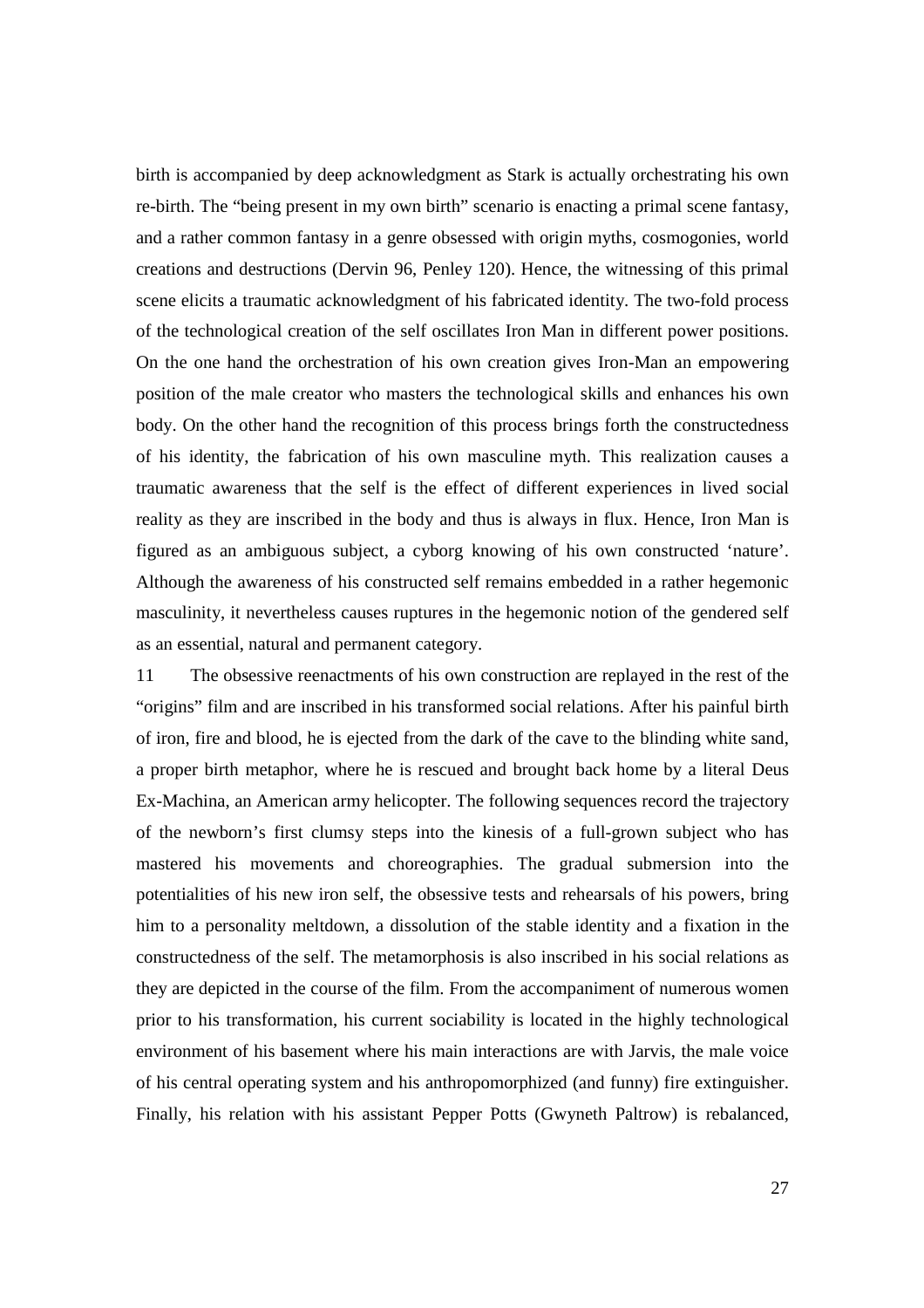although not yet in full equality, by acknowledging her importance in his life.

12 Although the cyborg status is causing dissolution of the boundaries that shape Tony Stark/Iron Man, I am not suggesting a complete transformation but rather an ambiguous placement in various subject positions. His gradual trajectory from a cynical arms manufacturer supporting a militaristic ideology into a more sensitive and considerate individual is not without gaps or contradictions. His identity is not completely altered but shuttered in an incongruous way. After all, this is what the cyborg entails: the coexistence of the opposites, the destabilization of the Manichean  $logic<sup>4</sup>$ . Hence, Iron Man may still express arrogance, superiority, or hegemonic masculinity but these instances are not an expression of his solid identity and are in constant conflict with other elements of his fragmented identity.

13 After Iron-Man achieves a complete mastery of his augmented body, his new existence is established in an Oedipal-like confrontation with the father figure of Obadiah Stane (Jeff Bridges), a close friend of his father and co-director of Stark Industries, who obstructs his entrance in the (symbolic) world. Obadiah represents a dominant masculine authority that opposes the 'soft' turn in Tony's positioning (as he ironically asks him "What, you are humanitarian now?"). Iron Man denies the authoritative masculinity of the father-figure, having acquired a new identity that is diverging from the law of the Father<sup>5</sup>. Thus, his own masculinity is figured as deviant. Nevertheless, in the final scene of the duel and in order to confront Iron Man, Obadiah acquires his own giant iron suit, therefore looking like a dark reflection of Iron Man, a meaner, larger, darker version of the self, which is a common feature in superhero films (Tyree 28). Still, although they are similar on the surface, the two augmented bodies have different experiences, different embodied subjectivities and thus different stories to tell.

14 Iron Man and Obadiah embody and project different masculinities. Iron Man is a cyborg; an organism with embodied technological modifications, while Obadiah's nature remains unchanged within his huge, powerful Iron Suit. The difference is a matter of embodiment and is the defining point of their actions. Iron Man's status as a cyborg

<sup>4</sup> Manichean logic refers to a worldview that describes everything in dualistic opposite terms such as good vs. evil, dark vs. light etc.

<sup>&</sup>lt;sup>5</sup> Put in simple worlds, the "Law of the Father" in Lacanian psychoanalysis represents the body of social laws, conventions, norms and values of a given society. The adherence to the Law facilitates the child to abandon its desire for the Mother and to assume its 'proper' gendered role.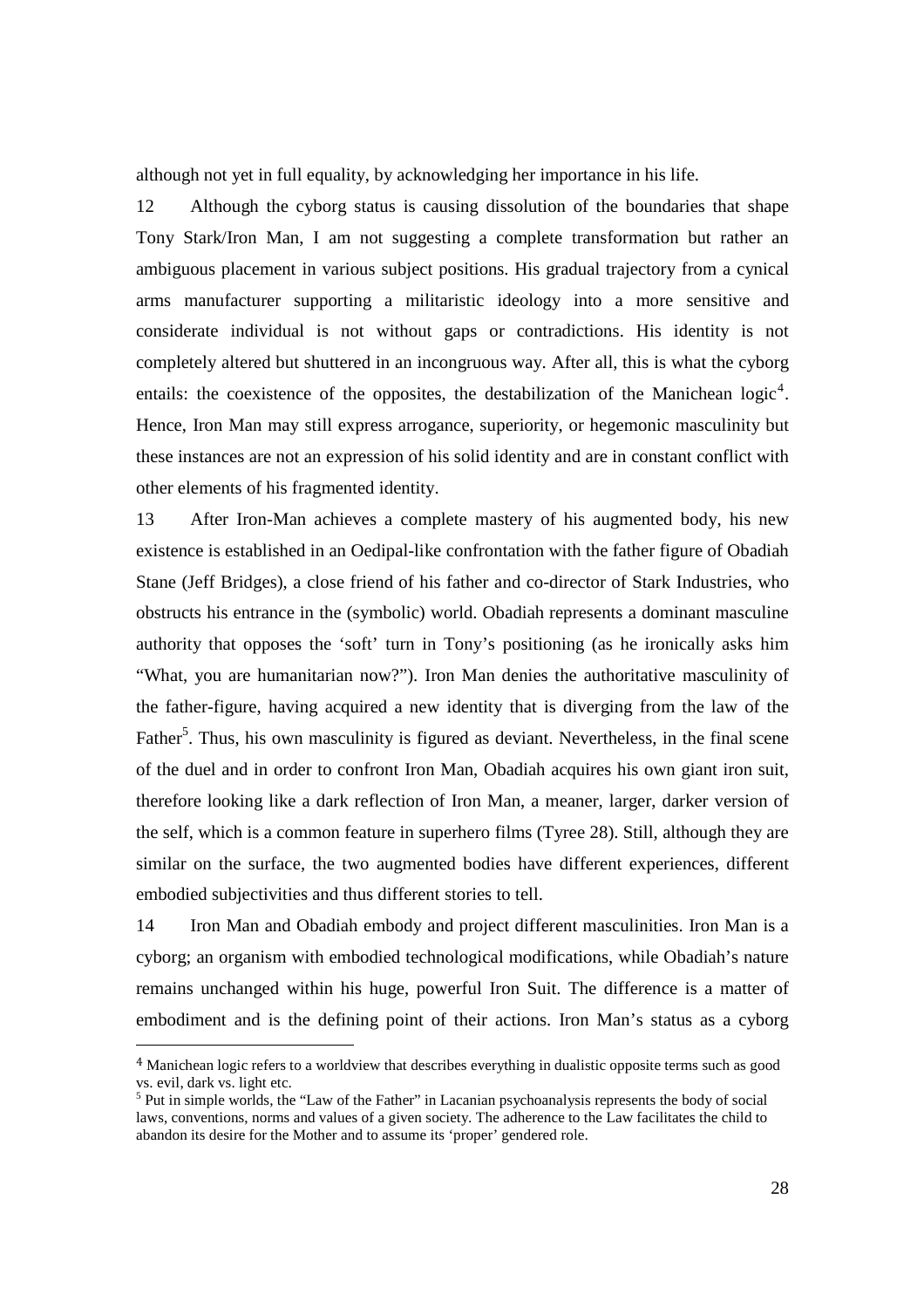signifies his embodied difference, a result of a lived experience that has been inscribed into his body. Starting from Stark's ironic injury due to his own weapons to the slow realization that the military industry is actually a threat for the innocents, his inner transformation follows the outer change. Another important incident is his acquaintance with the benevolent father figure of Yinsen, who literally replaces Tony's heart and offers him an alternative model of being. Therefore, Tony's altered body is a production of his own history that marks him with an open wound, a trauma reminding him of the fragility of existence, transforming him both externally and internally. On the contrary, Obadiah's transformation in the final duel is only superficial, external. His transformation is just an Iron Suit that he wears skin-deep and prevents him from any inner changes. Thus, the boundaries of his identity remain unchanged. The suit is just a 'hard' projection of his ego that excludes any lived social experience; it is just a weapon that reflects his solid, unchanged and 'closed' identity.

15 In the second part of the trilogy, *Iron Man 2* (2010) Iron Man's masculinity is again replayed in contrast with other masculinities; those of his enemies but also of his ally, Colonel Rhodes (Don Cheadle). Again Stark's trajectory is delineated between two poles of masculine authority. On the one hand an extravagant excessive masculinity embodied in Russian Ivan (Mickey Rourke) who is marked as a deviant and ethnically Other body. Ivan's masculinity is expressed as an old fashioned masculinity powered by the will to avenge his own father's betrayal by Iron Man's father, Howard Stark. Ivan's body, excessively muscular and covered with tattoos, inscribes not only a negatively deviant masculinity linked primarily to prison life, but also the cold war politics of America. Besides the foreign enemy, there is also the enemy from within, personified in Justin Hammer (Sam Rockwell), as the egomaniac entrepreneur who puts profit and fame above everything, including his country's safety. He sees the perfect opportunity in Ivan's ability to build his own army of iron suits, but his masculinity is being ridiculed as Ivan just uses his resources to meet his own purposes. As it is common in the genre both characters are constructed as hyperboles, portraying an image of excessive masculinities coded in a negative way. Justin's and Ivan's masculinities are inscribed as destructive and negative, serving their own egoistic purposes and failing to contribute to the community. 16 On the other hand, but equally reproducing hegemonic masculinity, is the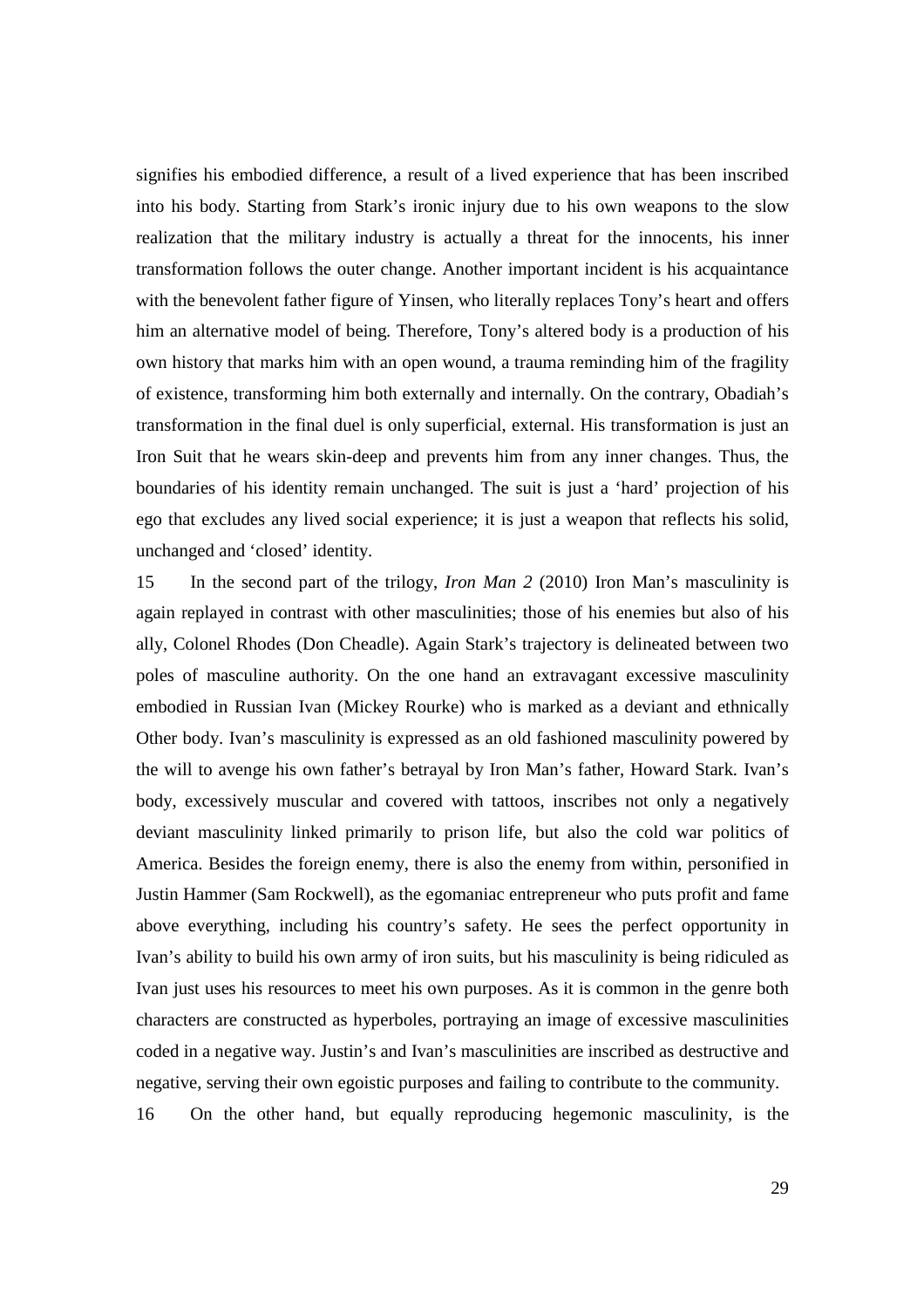protective, law-abiding Colonel Rhodes. Being a close friend of Iron Man and a highranking officer in American Air Force, he represents a masculinity that aims toward the protection of the community, engulfing ideals and values such as friendship and honor. When Rhodes witnesses Iron Man in an out-of-control state he decides to stop him and claims one of the iron suits as his own. Although at first he puts his faith in the American Army and hands over the Iron Man's suit to the authorities, the army's collaboration with Justin Hammer and the subsequent catastrophe makes him skeptical about official authority. Thus, he stands as an intermediate figure between Iron Man and the army, between private initiative and national control<sup>6</sup>.

17 Iron Man stands between opposing male forces, between mainstream and divergent masculinities and blurs the boundaries between private and collective, egoism and altruism, between hegemonic and counter-hegemonic modes of masculinity. His masculinity is an intermediate and ironically opposes all stable categories. The oscillation is inscribed in his trajectory in the filmic narrative. In one of the first scenes of the film we see him in a Supreme Court hearing, where he is asked to deliver the Iron Suit into the hands of the government due to its status a weapon. Iron Man objects this statement and he refers to the suit as "high-tech" prosthesis and adds, "Iron Man is me. You can't have me". At the end of his triumphant and arrogant speech, he concludes: "I privatized world peace". These statements are inscribing a tendency of mistrust in the government and its handling of military issues – perhaps a comment in the post 9/11 foreign policy. Although in the end of the film his stance is recognized as right – only he can efficiently handle the suit – the need of collectivization, if not nationalization, of security issues is vaguely recognized with the first helpful appearance of the S.H.I.E.L.D. initiative. While he initially declines the job offer as a S.H.I.E.L.D. advisor (he is disqualified for a full membership due to his narcissistic tendencies) with the line "you can't afford me", he does seem to put some consideration into this idea (proven in the subsequent film of the Marvel cinematic universe, *The Avengers* in 2012). Hence, he is placed in a liminal space between collective action and private initiative. However, Tony's choice to oppose the state-control of his powers can be regarded as a part of his hegemonic masculinity,

<sup>6</sup> Colonel Rhodes' character will be further complicated after his accident in *Captain America: Civil War* (2016) and his potential assimilation in a cyborg status due to the technological prosthesis that enables him to walk.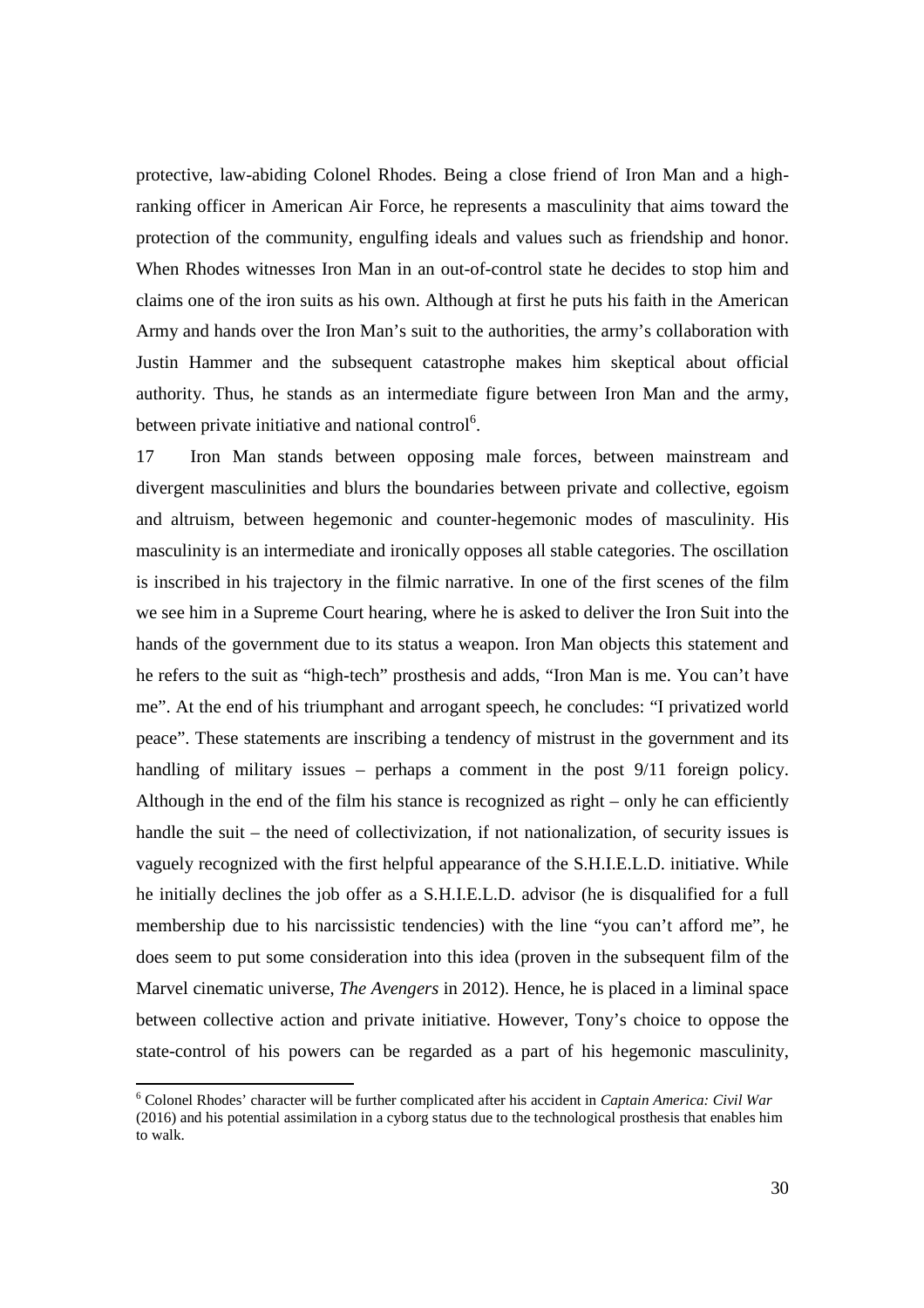simply reproducing the state politics on a private level. Nevertheless, his consideration on using his powers in an alternative collective force and his liminal positioning disrupts hegemonic discourse by suggesting alternative and intermediate possibilities.

18 In the third and final part, the metamorphosis is complete. In this part Stark is presented as vulnerable, sensitive and grounded. He is devoted to two things: His iron suits, which function as a sort of surrogate children, or as Tony puts it "a part of me", and his relationship with Pepper, the most important aspect in his life. These two 'loves' seem to be in conflict at times as the suits are uncannily assuming different domestic roles that undermine his relationship with Pepper, or even worse, threaten her life. However, these instances can also be interpreted as a Freudian return of the repressed, since Tony's repressed hypermasculinity is reflected in the suits' seemingly growing sentience. Another characteristic that delineates his vulnerability and subverts any notion of dominant masculinity is the panic attacks that Tony experiences. Showing a superhero experiencing panic attacks is a total reversal of the common notion of hegemonic masculinity, which usually excludes any signs of 'weaknesses'. Tony's body inscribes the coexistence of the opposite, the elimination of the dualities of a hegemonic masculinity, such as weak and strong, powerful and powerless, superhero and everyday man. Finally, his sensitive and caring side is revealed in his relationship with the child who helps him after he lands unconscious in Tennessee, having escaped in one of his iron suits from the catastrophic attack in his house. Although never resorting to overt sentimentality and preserving his cool, ironic persona, Iron Man seems to take a real interest in this child by giving him a solution on how to deal with bullies and by empathizing with him as he projects his own childhood also marked by an absent father. Yet, this incident can be read as Stark fulfilling the criteria of a heteronormative father and re-writing his own traumatic father-son relationship, yet it also reveals qualities usually coded as feminine that add another dimension in his not-too-solid masculine identity.

19 His transformation is paralleled with the trajectory of Pepper Potts's arc in the film. As Pepper is captured by Aldrich Cillian (Guy Pearce) – a personification of the evil scientific-industrial complex – who uses a biogenetic process to turn dismembered exsoldiers into weapons, she is subjected by force into this transforming process and thus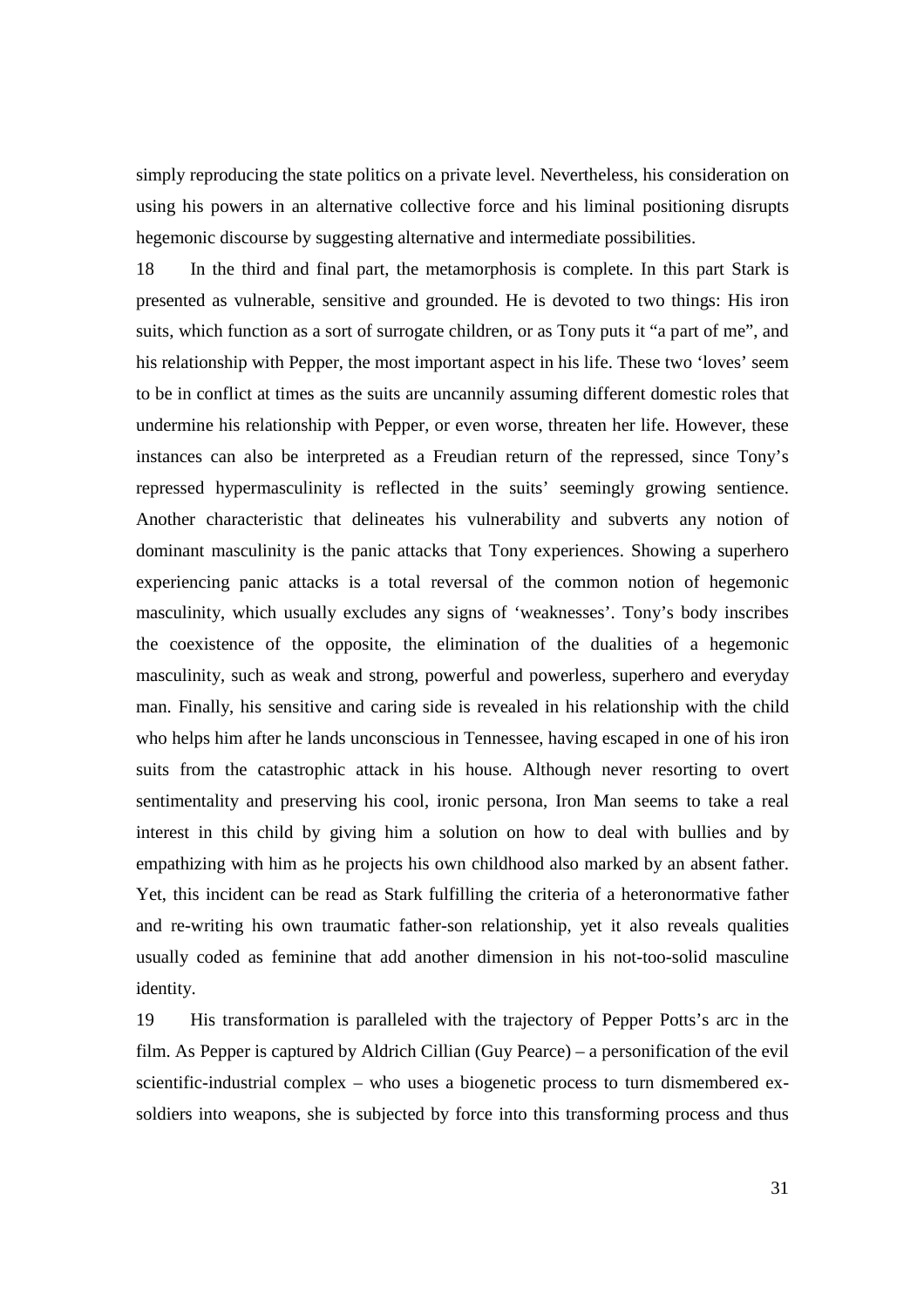acquires a more than human status. In the final battle scene, as she comes out of the flames after a sixty-meter fall and saves Iron Man, she is finally positioned as his equal. Her transformed femininity is matched with Iron Man's altered masculinity. In this scene, the issues of gender roles reallocation and of a latent empowered femininity throughout the trilogy are openly manifested. It is the necessary reversal in gender roles for Iron Man to complete his transformation and re-enter his social milieu as a changed man.

20 In the final scene of *Iron Man* 3 (2013), both Iron Man and Pepper get rid of their prosthesis and thus return to a 'normal' human status. Nevertheless, they remain changed because the inner transformation has altered permanently their fixed, stable sense of self<sup>7</sup>. As Iron Man says in the end, "my armor was a cocoon… and now I am a changed man… I am Iron Man". It is exactly this identity description that can be attributed to the process of becoming a cyborg. The armor is indeed a cocoon for the reworking and negotiation of a traditional understanding of the self as a closed and fixed identity with impermeable limits. The armor, the 'external self', the technological prosthesis subvert this image, thus disrupting any notion of traditional, fixed categories such as masculine/feminine. However, I am not suggesting that Iron-Man is a "creature in a post-gender world" (Haraway, "A Manifesto for Cyborgs" 159). On the contrary, he still remains a gendered figure. Yet the awareness of his constructed identity and the possibility to change it brings also a disruption in the sense of a gendered self as a solid, fixed and permanent category. The gendered self is just one possibility in a rather fractured identity. It is this acknowledgment that cannot be removed along with the technological modification. Once disrupted, the notion of the self cannot be brought back to neatly, fixed boundaries and thus the importance of the conclusive and sort of existentialist identity manifestation: "I am Iron Man".

## **Performing Self, Performing Cyborg**

 $\overline{a}$ 

21 One of the highly discussed aspects of the Iron Man trilogy was Robert Downey Jr.'s performance. In his review of the film, Roger Ebert ("*Iron Man*") writes:

Downey's performance is intriguing, and unexpected […] Tony Stark is created

<sup>7</sup> Pepper Potts's transformation seems to be confined in the *Iron Man* trilogy, since she is downgraded to a marginal and slightly more passive role in the *Avengers* (2012) and disappears from subsequent Marvel films.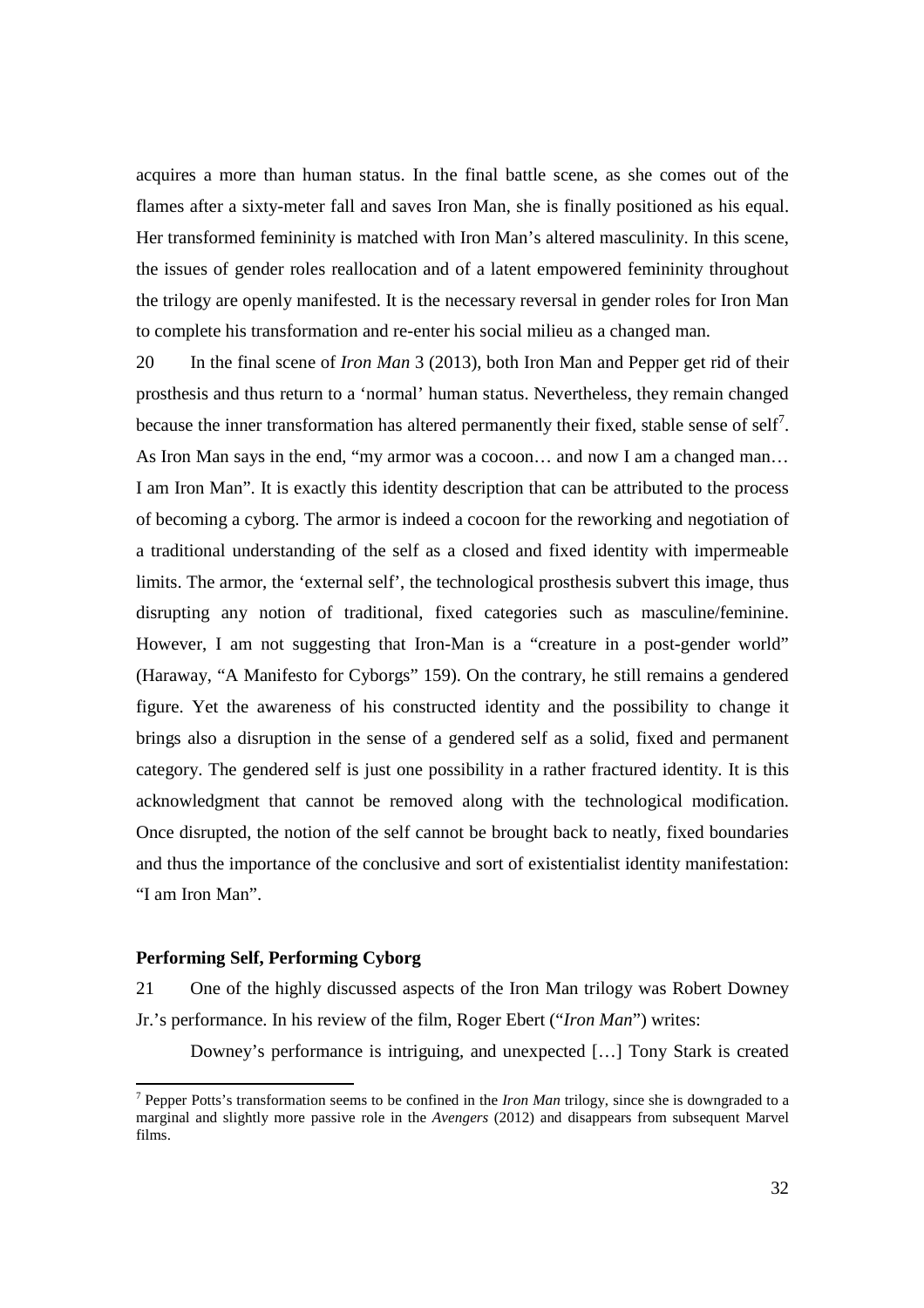from the persona Downey has fashioned through many movies: irreverent, quirky, self-deprecating, wise-cracking [….] "Iron Man" doesn't seem to know how seriously most superhero movies take themselves. If there is wit in the dialog, the superhero is often supposed to be unaware of it. If there is broad humor, it usually belongs to the villain. What happens in "Iron Man," however, is that sometimes we wonder how seriously even Stark takes it. He's flippant in the face of disaster, casual on the brink of ruin […] At the end of the day it's Robert Downey Jr. who powers the lift-off separating this from most other superhero movies. You hire an actor for his strengths, and Downey would not be strong as a one-dimensional mighty-man. He is strong because he is smart, quick and funny, and because we sense his public persona masks deep private wounds.

Other critics have also commented upon the link between Downey's performance and his public persona. A.O. Scott comments: "On paper the character is completely preposterous, but since Tony is played by Robert Downey Jr., he's almost immediately as authentic and familiar — as much fun, as much trouble — as your ex-boyfriend or your old college roommate". Kirk Honeycott states "Downey plays off his own bad-boy image wonderfully" and David Edelstein complements: "Who wouldn't root for Downey as a guy who has to clean up his act? [...] Downey has such terrific instincts." Lastly David Denby remarks: "He [Downey] can make offhandedness mesmerizing, even soulful; he passes through the key moments in this cloddish story as if he were ad-libbing his inner life."

22 The comments on Downey's performance and its connection with the actor's persona highlight issues of performance as a dual focus on the embodiment of character and the body of the actor. This correlation is described by Richard de Cordova, who defines performance, in contradiction with acting, as the moments of the body's activity where the split between actor and character is foregrounded or as he puts it, "those moments in films in which acting comes to the fore and is noticed, there is a split between actor and character as agents of two different actions" (152). This rupture between the two bodies creates a distancing effect and "when the performative dimension comes to the fore […] the body of the actor becomes an issue in the film, and, at those moments, the spectator is involved in a particularly complex play of identification and belief" (de Cordova 155). It is precisely this rupture that is achieved by Downey's ironic performance. The funny, quick and casual style and the projection of Downey's own 'bad boy' persona create a distancing effect and the 'seriousness' of the character with all its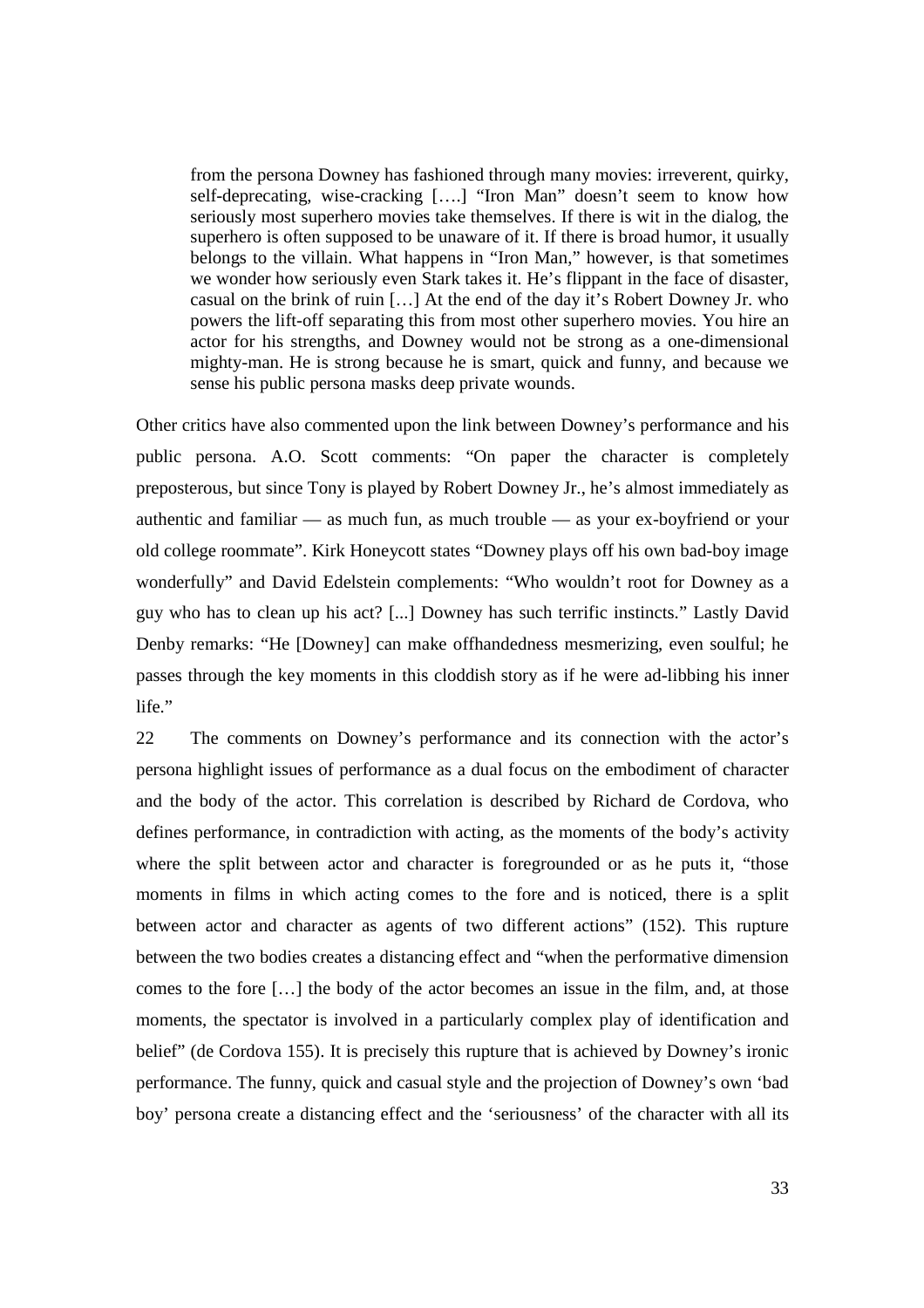gendered attributes are constantly interrogated by the text. This doubling effect is further enhanced when one considers that several lines of Iron Man's dialogue were actually Downey's improvisation (Eisenberg, "Jeff Bridges says Iron Man was all Improv") resulting in a further projection of the actor's persona within the fabricated character and an accentuation of the disjuncture between the real and fictive body. Thus, a space of self-reflexivity, humor and discontinuity is created that undermines the credibility of Iron-Man as well as his superficial masculine characteristics that at first seem to define the character. Although at first look these masculine characteristics seem to be simply reproduced, Downey Jr. uses humor and ironic distance to oscillate and adapt between different types of masculinity. Thus, a critical distance is created for negotiating the meaning of these hegemonic masculine features.

23 The dichotomy between the character and the actor's body is further complicated when another split is considered; that between the physical body and the technological body as inscribed in the figuration of the cyborg. Christine Cornea (4) comments on what she calls a "cyborg performance" and stresses the interconnectedness between the cyborg, technology, cinematic apparatus and generic context and those issues of performance are entangled with what is considered a "proper" or "natural" style of acting. Specifically, Cornea highlights how the "robotic" performance of many cinematic cyborgs (i.e. in *Terminator* films (1984, 1991), *Robocop* (1987), and *Universal Soldier* (1992)) can be considered as a "generic form of acting" that is common to science fiction film and thus must be interpreted in a proper context and examined in relation with other elements of the cinematic text. In the case at hand, Downey Jr.'s cyborg performance is rather antirobotic, albeit equally superficial. It is a performance that does not try to reveal a deeper meaning for the character or transfuse him with psychological depth<sup>8</sup> but instead it remains on the surface. Thus it can be understood as a self-referential performance that by avoiding the search of a "depth" and of a "reality effect" stresses its own constuctedness. As Cornea notes the type of performance that stresses materiality and depthlessness can be marked by what Philip Auslander characterizes as "resistant forms of performance that retain a degree of self-reflexivity, remain at the level of the

<sup>8</sup> Iron Man's character is reworked in a more complex manner in subsequent films (*Avengers* (2012), *Avengers: Age of Ultron (*2015), *Captain America: Civil War* (2016).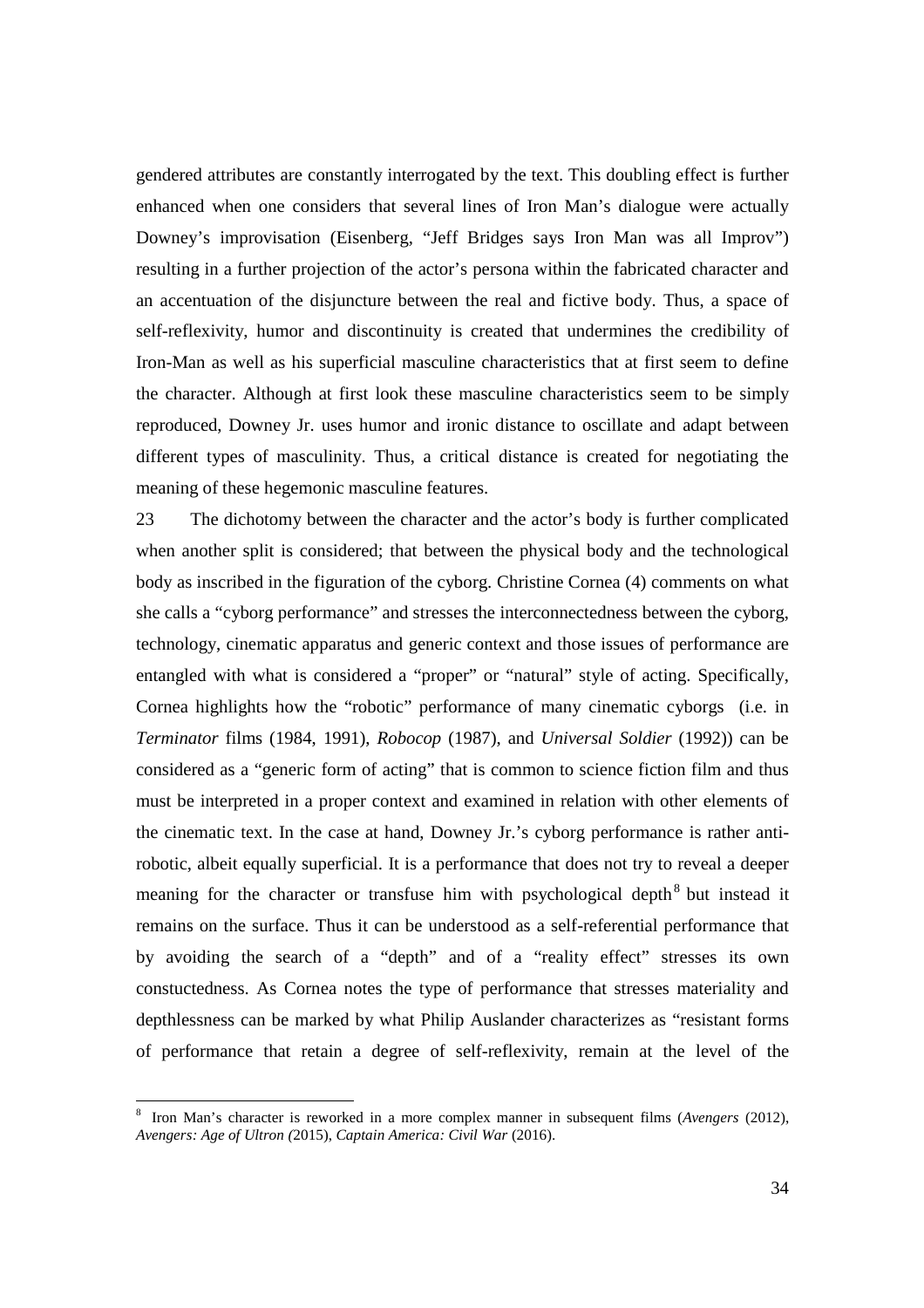superficial, the surface, while somehow avoiding a reification of the very surfaces they present" (10). By presenting a self-referential, ironic superhero like Iron-Man, and by playing out loud the common (or latent) aspects of masculinity, as coded in previous cinematic superhero texts, the films under examination provide a "resistant form of performance". Portraying Iron-Man's oscillation between different types of masculinity, the films create multiple layers of referentiality where Downey's performance undermines and parodies superheroes' traditional masculine traits.

24 Several instances in this 'constructed' performance, one that brings attention to its constructed surfaces, can be found throughout the trilogy. For example, in *Iron Man* (2008), we find extended scenes where Tony Stark builds his technological suit, while trying to master the powers and possibilities it offers. Tony delivers his first efforts of a new reconstructed body with humor, while depictions of an all-controlling masculine power are constantly undermined by his failures. Thus, Iron Man is a literally constructed hero shown as the product of constant self-production, of trial and failure. This constructedness is highlighted by his playfulness, as he makes his interaction with his suit seem like a delightful activity than a serious preoccupation. For instance, his fist trial of the suit is actually a child-like ride in the night skyline of Los Angeles, which echoes the thrilling experience of human flight as a common children's dream. Another example is during a fighting sequence in *Iron Man 3* where an adversary asks him: "Is that all you've got? One trick and one cheesy line?" to which he ironically responds: "Sweetheart, that could be the name of my autobiography." Thus, he performs his own 'low' superhero status in contrast with the serious, grand masculine characteristics of other superheroes. By remaining on the surface, and by acknowledging it, he paradoxically avoids the reification of these surface qualities. The text reveals the superhero as a constructed gendered self, a self that according to Judith Butler continually performs its gender by a ritualized repetition of stylized acts. Hence, Downey delivers a performance that draws attentions to its constructed elements by intertwining parts of comic dialogue with an appropriately ironic enunciation, thus laying bare the mechanism of a constructed, gendered superhero image.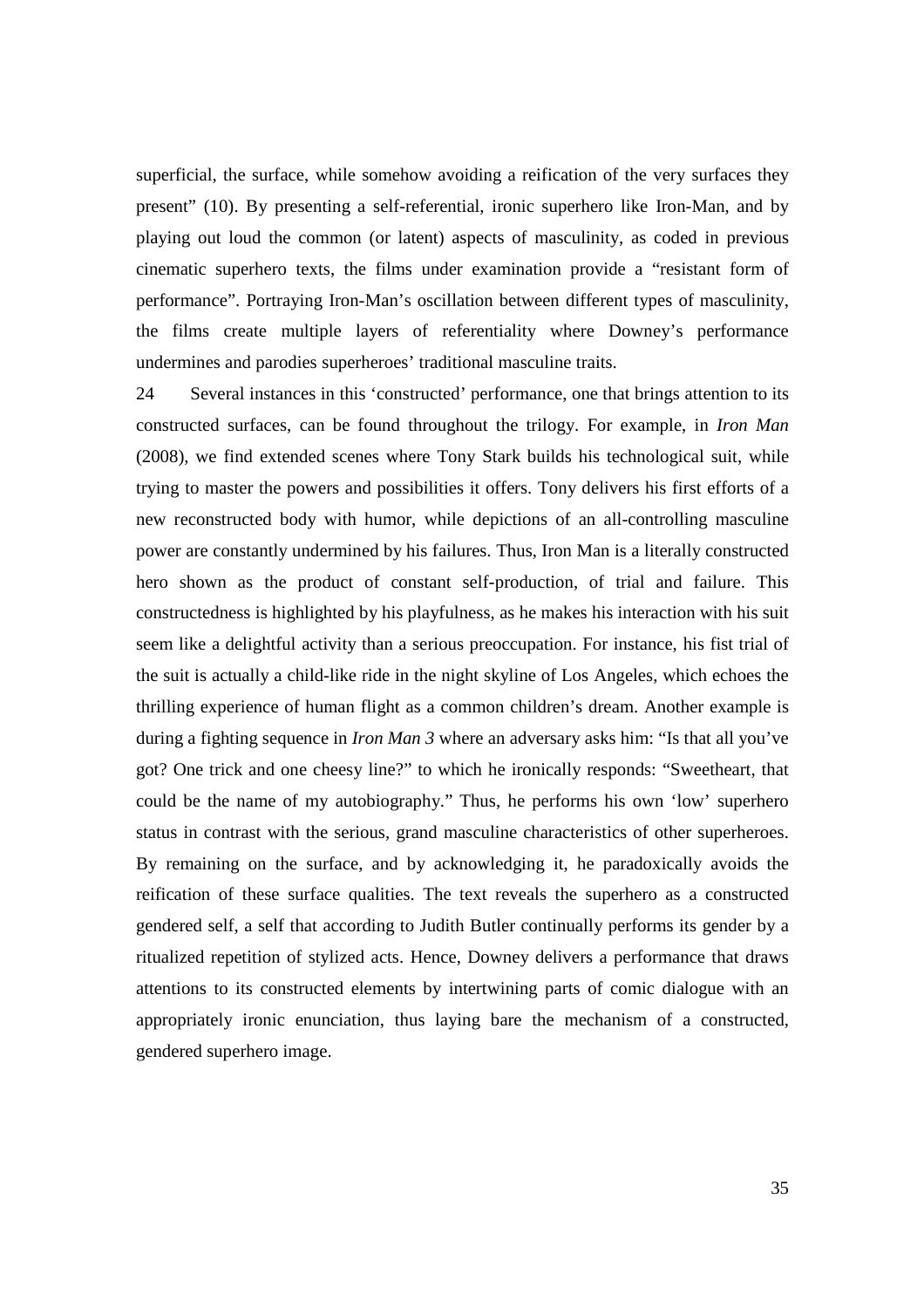### **Conclusion**

25 As we are now approaching the end of the 2010s, the superhero craze seems to expand, entering a more self-referential, ironic phase. Although instances of humor and irony are evident in older examples of the genre, such as *X-Men* (2000) or even *Superman* (1978), nevertheless this tendency is more evident and self-reflexive in recent superhero texts. The superbly preposterous *Deadpool* (2015) became the first superhero film with a Golden Globe nomination in the category of best musical or comedy, following the same path of self-referentiality, parody and humor that deconstruct and parodies the dominant superhero image. This self-referentiality ironically plays with the main genre conventions and offers a fresh perspective in a saturated genre. Besides the generic renewal that seems to be at work, issues of representation and ideology, such as gender roles are also brought into question.

26 By associating the superhero image with another prolific contemporary image, that of the cyborg and by deploying other tools of analysis, such as performance aspects, I hopefully showed that new meanings can be disclosed such as the disruptive possibilities of the technological, constructed body. Hence, notions of hegemonic gender representations that shape the analysis of superhero image are questioned and even in occasions subverted and replaced by notions of the constructed self and the subsequent blurring of its boundaries and dichotomies. Nevertheless, hegemonic gender depictions are far but absent in superhero films; but they are often placed in a liminal space between hegemonic and counter masculinity. Thus, the *Iron Man* cinematic trilogy offers a plethora of subject positioning and "points of entry", creating a heterogeneous and conflicting textuality that offers a multitude of readings. Whether this is a Hollywood strategy in order to renew a genre and to address a larger audience, that often contains radically different subjects, or is the result of conflicting social discourses and movements, the superhero myth has still some revealing stories to tell about the boundaries of ourselves and the multitude of identities that we adopt in our contemporary world. Hence, Iron Man's description in a cyborg metaphor can offer us a new perspective in exploring gender issues in the enduring superhero myth.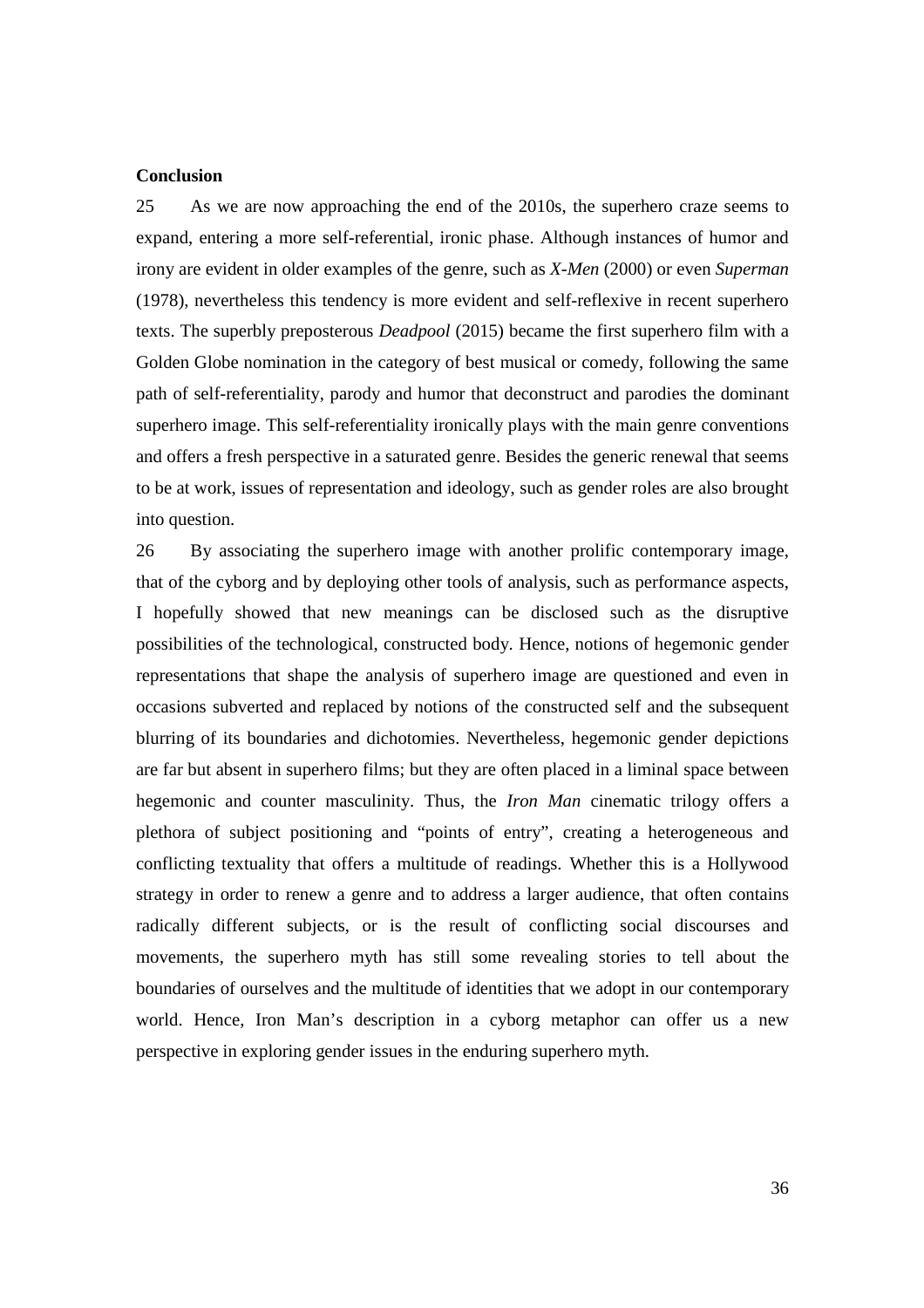### **Works Cited**

- Brown, Jeffrey. "Comic Book Masculinity." *The Superhero Reader* edited by Charles Hatfield, Jeet Heer and Kent Horcester, University Press of Mississippi, 2013, pp. 269-278.
- Bukatman, Scott. "Why I Hate Superhero Movies." *Cinema Journal*, vol. 50, no. 3, 2011, pp. 118-122.
- Cornea, Chistine. "David Croneberg's *Crash* and Performing Cyborgs." *The Velvet Light Trap*, no. 52, 2003, pp. 4-14.
- De Cordova, Richard. "Genre and Performance: An Overview." *Film Genre Reader IV* edited by Barry Keith Grant, University of Texas Press, 2012, pp. 148-158.
- Denby, David. "*Iron Man*" and "*Then She Found Me.*" *newyorker.com*, 5 May 2008, http://www.newyorker.com/magazine/2008/05/05/unsafe Accessed 16 January 2017.
- Dervin, Daniel. "Primal Conditions and Conventions: The Genre of Science Fiction." *Alien Zone. Cultural Theory and Contemporary Science Fiction Cinema* edited by Annette Kuhn, Verso, 1990, pp. 96-102.
- Doane, Mary Ann. "Technophilia: Technology, Representation and the Feminine. *Liquid Metal. The Science Fiction Film Reader* edited by Sean Redmond, Wallflower Press, 2004, pp. 182-190.
- Ebert, Roger. "Review of *Iron Man*." *rogertebert.com*, 1 June 2008, http://www.rogerebert.com/reviews/iron-man-2008. Accessed 15 January 2017.
- Edelstein, David. "A Hero for Our Times." *nymag.com*, 28 April 2008, http://nymag.com/movies/reviews/46460/. Accessed 15 January 2017.
- Elsaesser, Thomas. *The Persistence of Hollywood*. Routledge, 2012.
- Eisenberg, Eric. "Jeff Bridges says Iron Man was all Improv." cinemablend.com, 2010 http://www.cinemablend.com/new/Jeff-Bridges-Says-Iron-Man-Was-All-Improv-15937.html. Accessed 16 January 2017
- Haraway, Donna. *The Haraway Reader*. New York and London. Routledge, 2004
- ---. "A Manifesto for Cyborgs: Science, Technology and Socialist Feminism in the 1980s." *Liquid Metal. The Science Fiction Film Reader* edited by Sean Redmond, Wallflower Press, 2004, pp. 158-181.
- Honeycott, Kirk. "*Iron Man*-Film Review." *hollywoodreporter.com*, 27 April 2008, http://www.hollywoodreporter.com/review/iron-man-film-review-